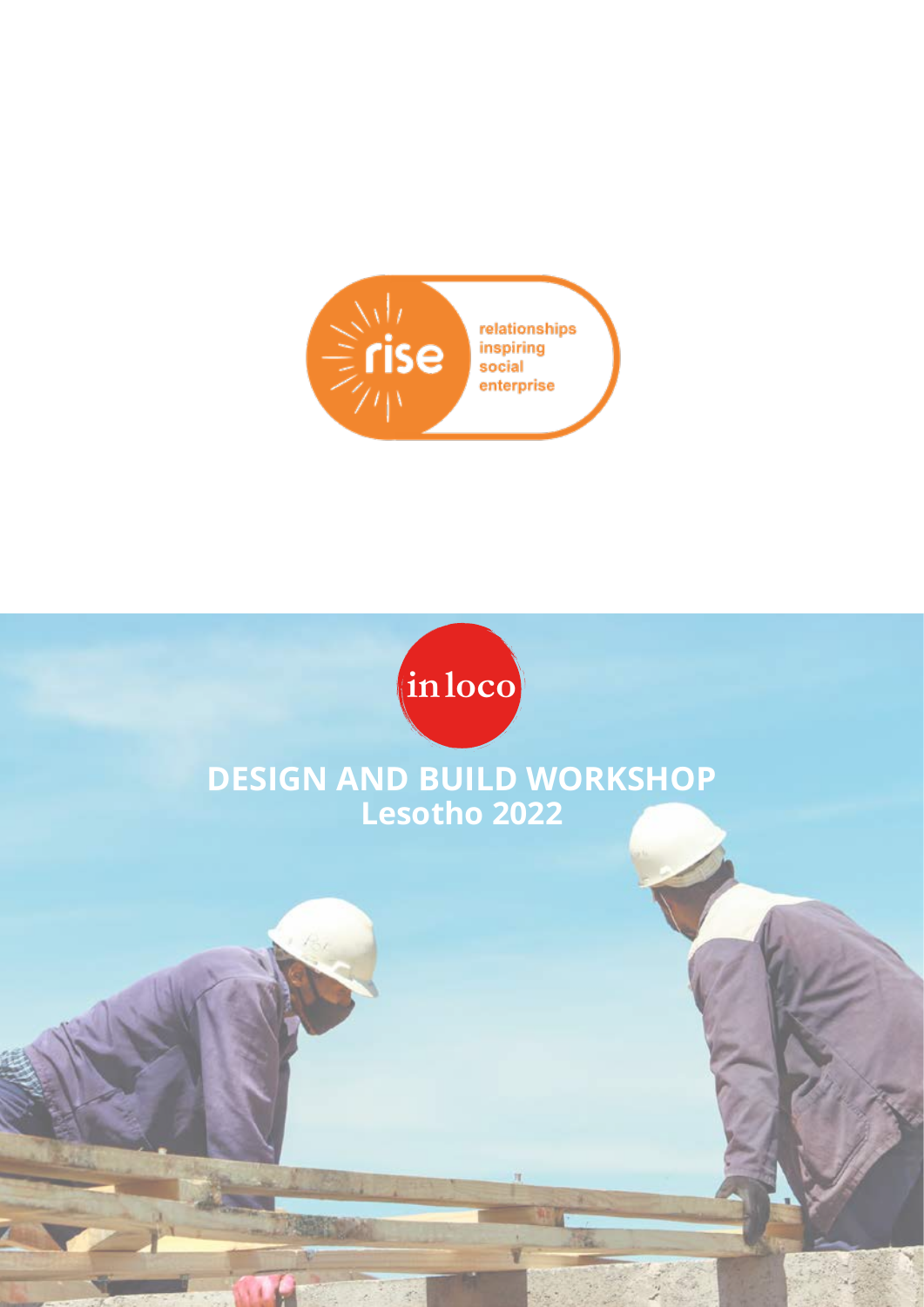### **OVERVIEW**

**rise** - Relationships Inspiring Social Enterprise. We are working towards a world where sustainable social businesses, created by local entrepreneurs, are provided with resources, knowledge, and the professional community needed to be successful and transformational in their communities.

**rise** seeks to solve the poor quality and lack of infrastructure outside of most African capital cities by bringing local skilled labor to work on architecture projects in peri-urban and rural areas thus improving the construction knowhow within local communities.

We aim to bridge the disconnect between tradespeople and professionals, bringing them together through a program called in loco; a "learning by doing" fellowship programme in Lesotho that uses locally sourced talent and materials, striving to create an entrepreneurial mindset.



LNFOD Headquarters - **in loco** project 2020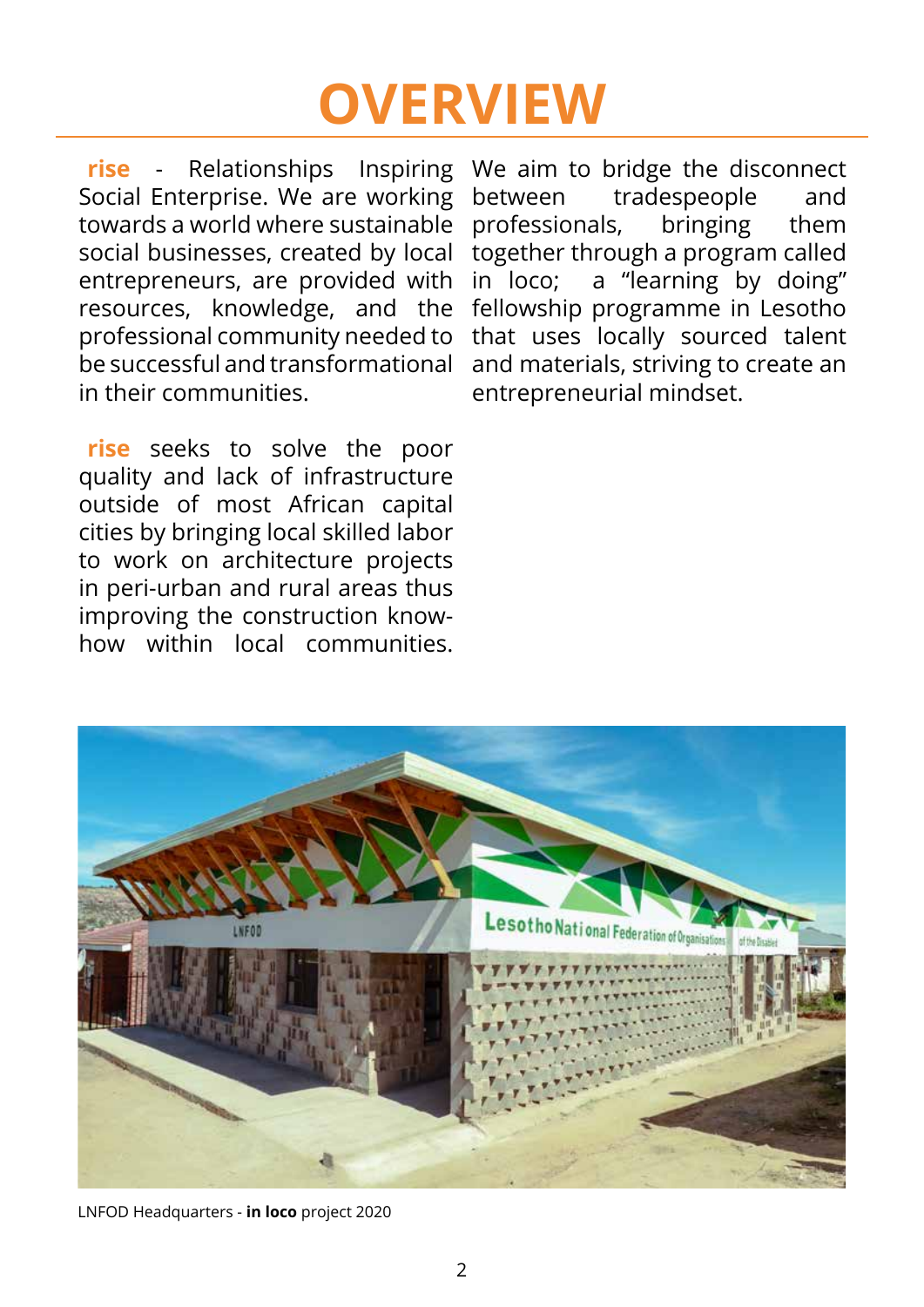### **WHAT**

**in loco** international workshop is a residential program, which aims to complement a student's existing learning, and is run in English. It focuses on developing students' knowledge of buildings and helping them work with local communities and experts to help change the cities and rural villages of the future. With a cohort of about 15 recently graduated Basotho students from local Architecture and Construction Schools, as well as promoting peerto-peer knowledge exchange with contingents of 5 to 10 international students joining at specific times during the construction for 2-week workshops, in loco aims to create a life-changing experience for all involved.

It is a **"learning-by-doing"** experience in which all participants are involved in the planning, design and building, through a

participatory process engaging international cohorts of students and the local community. **in loco** offers a real knowledge exchange experience for all involved. Through this program, we essentially collaborate with local vulnerable communities to build desperately needed infrastructure utilizing local graduates from the fields of Design, Architecture, and the Built Environment. This way there are 3 outcomes: the graduates learn vital entrepreneurship skills while gaining practical work experience; vulnerable communities are provided with the infrastructure they need; and there is a reduction in the unemployment rate in Lesotho as on average 1 fellow creates employment for 5 other people within 3 months of completing the fellowship.



Second cohort of **in loco** fellows **Participatory design workshop** 

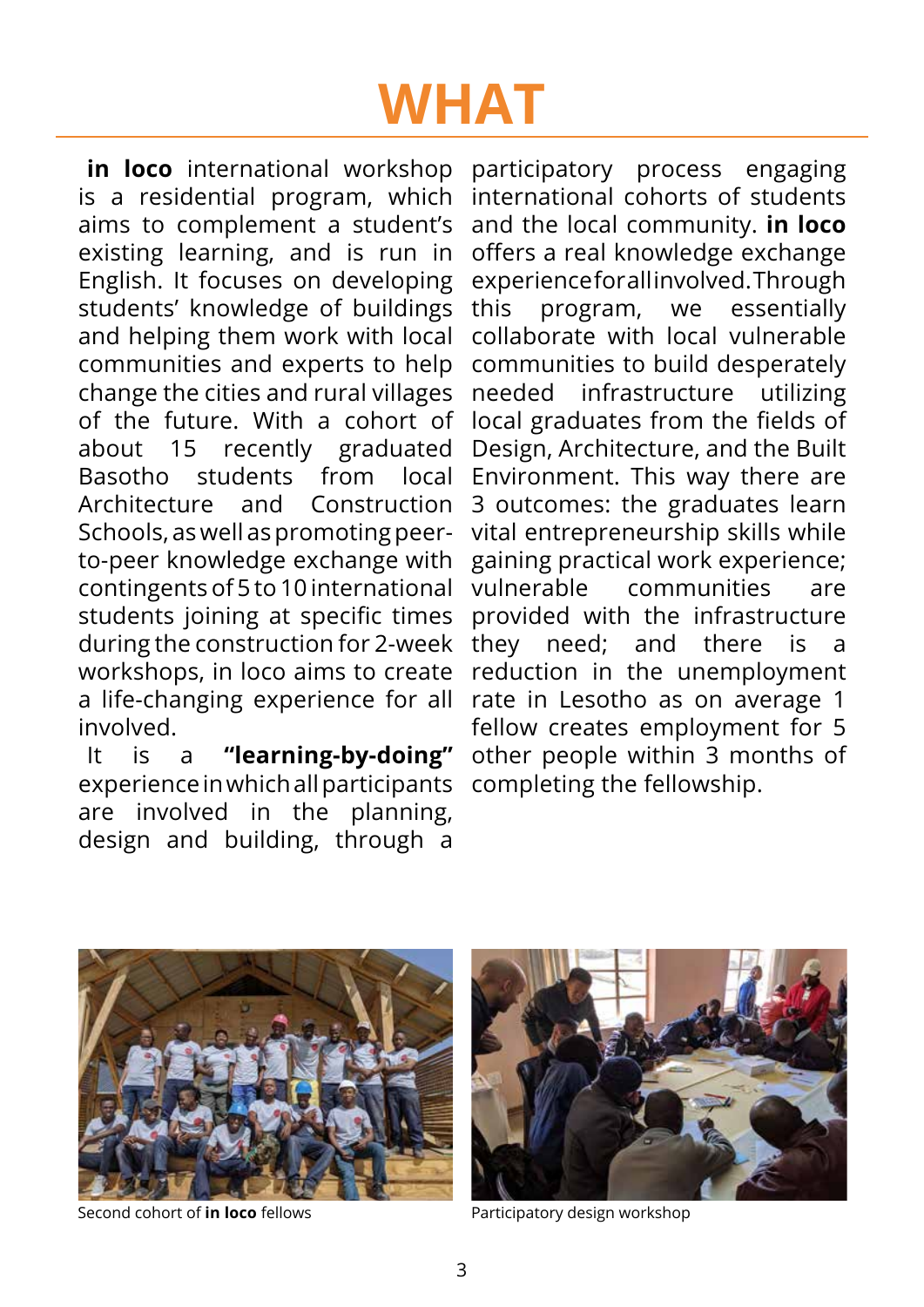### **THE IMPACT OF IN LOCO**

Our first project was in 2018 where we built a new residential and entrepreneurship center in Maseru, Lesotho, Southern Africa to improve the quality of life for orphans who lived in cramped conditions in the God's Love Centre (GLC). We worked in close collaboration with members of the local community on the completion of this building and simultaneously started the design and construction of new dormitories, facilities and external play areas. At the same time, a social entrepreneurship and mentorship training program ran for 21 youths aged between 16 and 20 and also for the existing GLC team.

Following the same program, we then designed and built the very first educational and sensory center for youth with intellectual disabilities for a parent- led non profit organization called Intellectual Disability & Autism Lesotho in Maseru in 2019. Followed by the design and construction of a unique inclusive building for the Lesotho National Federation of Organizations for the disabled (LNFOD) in 2020, aiming at eradicating barriers that create separation between people living with disability and those who are not. This non-profit organization can now employ people who use wheelchairs thanks to **in loco**.





Lesotho National Federation of Organizations for the disabled (LNFOD) - 2020



God's Love Centre (GLC) - 2018 Intellectual Disability & Autism Lesotho (IDAL) Centre - 2019



2020 **in loco** Cohort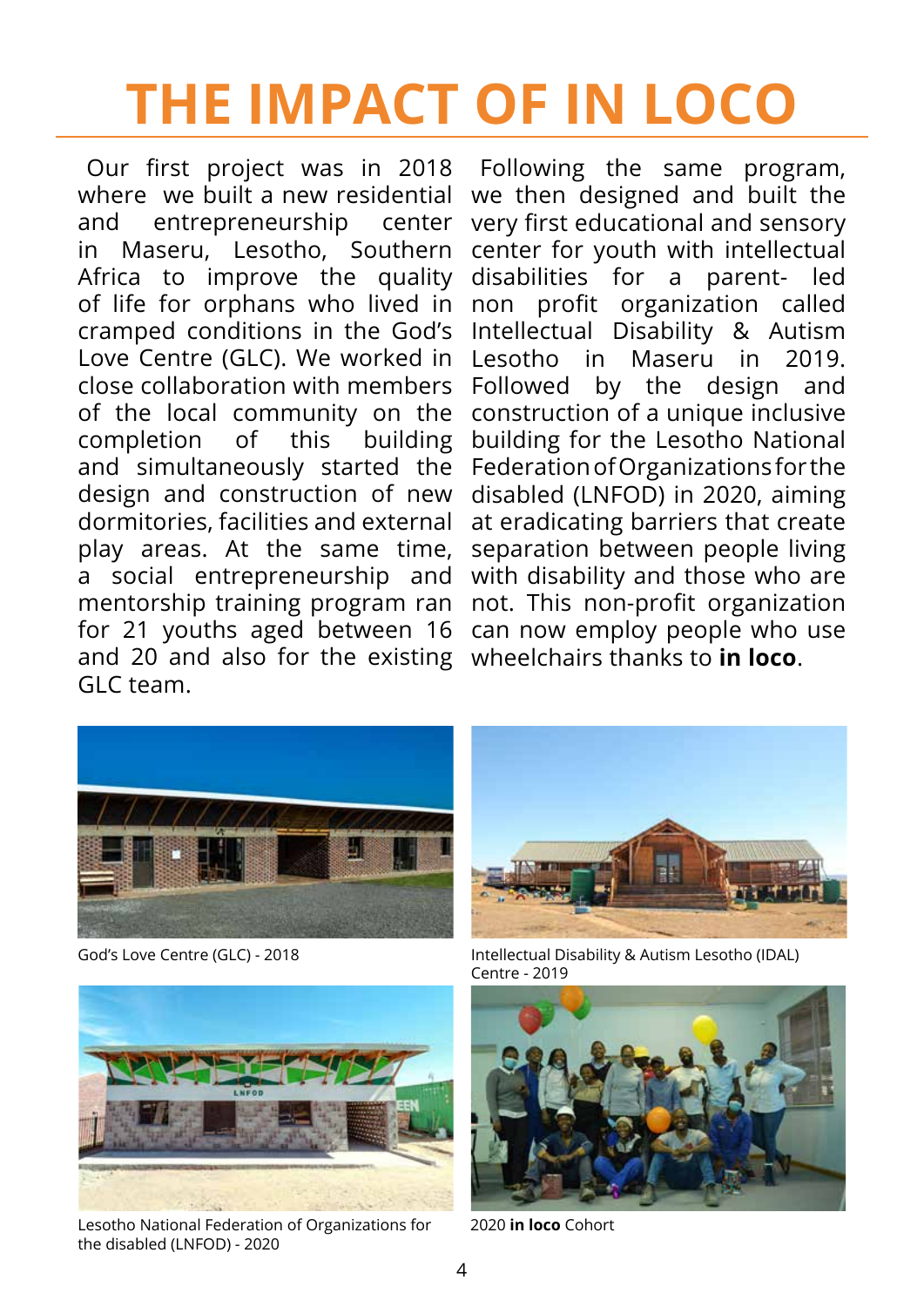### **THE PROJECT**

We are building new school kitchens, food gardens, toilets, rain water harvesting for 5 schools in a village called Lithabaneng about 30 minutes from the capital city of Maseru. This is part of our 5 Hub Schools project in partnership with a non-profit called Action Ireland Trust and the Ministry of Education and Training of Lesotho. You will be helping implement this project that is aimed at improving food security, health and sanitation within 4 Primary and 1 Secondary School. So far, we have built one kitchen, one set of toilets, a food garden and rainwater harvesting system and it has been a great experience and achievement.





5 Hub School Children during the Sod Turning - 2021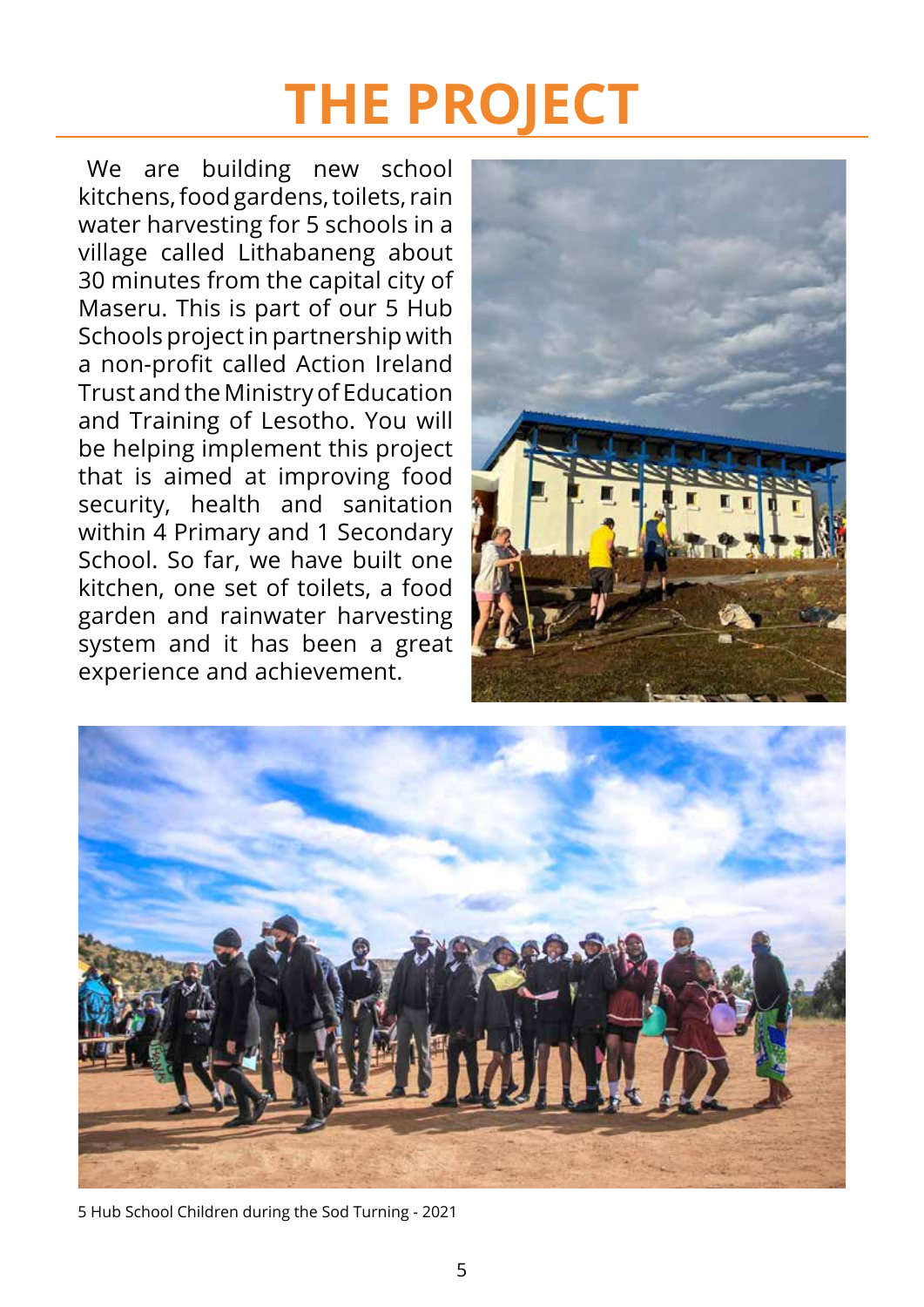### **WHERE**

"Mountain Kingdom" or the "Switzerland of Africa", with its economy crippled by over 45% lowest altitude sitting at 1400m and over 80% of its land above 1800m, is the country with the and a strong cultural heritage highest lowest point in the world, that's a whole 400m above its people know this country, yet closest competitor, and it is the only state to be completely above 1000m.

Another unique feature of Lesotho is that it is the only fully autonomous country to be completely surrounded by another. This landlocked status and a weak economic situation have made Lesotho incredibly dependent on its neighbor South

Lesotho, also known as the Africa. Water is Lesotho's main export, in a country with an unemployment.

> Beautiful landscapes, rural villages should be the reasons why most instead it is generally best known for having the world's second highest HIV/AIDS prevalence rate.





Semonkong, Maseru District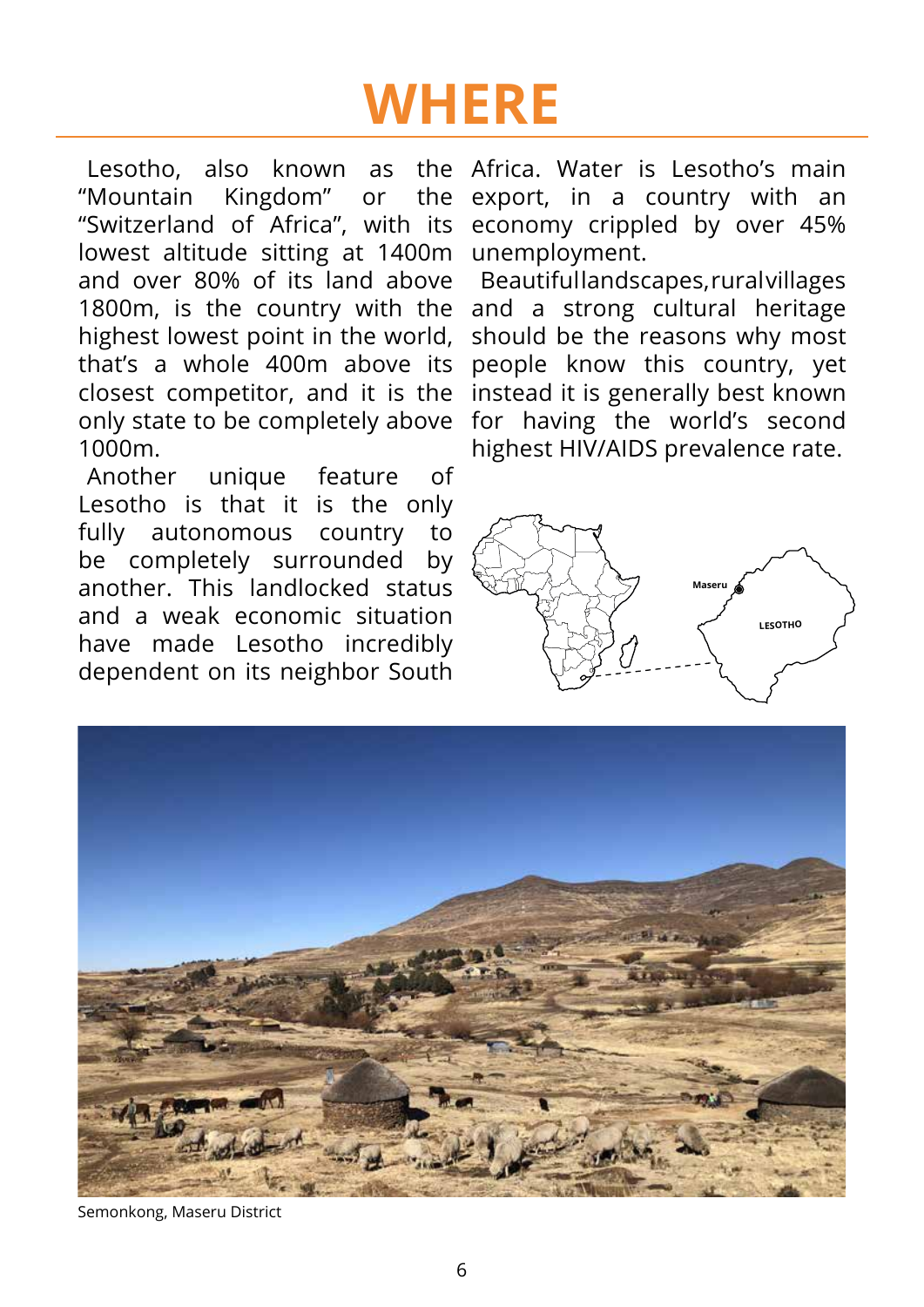### **WHY GET INVOLVED**

1

Up to 10 international construction, engineering and architecture students from USA, Europe and Asia will participate in the in loco program and benefit from an international design and build experience, allowing you to develop design skills suitable for working in challenging environments, and conditions of scarcity of resources.

2

Work alongside a team of about 15 young local construction, engineering and architecture graduates from Lesotho, who will be taking part in this exciting internship program, gaining valuable skills to improve their chances of employment and empowering them to start their own projects.

3

Be part of a cohort of like-minded international construction, engineering and architecture students who will participate in the **in loco** program and benefit from an international design and build experience, allowing you to develop design skills suitable for working in challenging environments, and conditions of scarcity of resources.

4

Be part of a scalable solution to help put an end to some of the root causes of poverty in Africa which is the lack of job opportunities.

5

Help us develop learnings from this pilot project, and create a network of knowledge and people, so that this methodology can be replicated in Lesotho and other countries.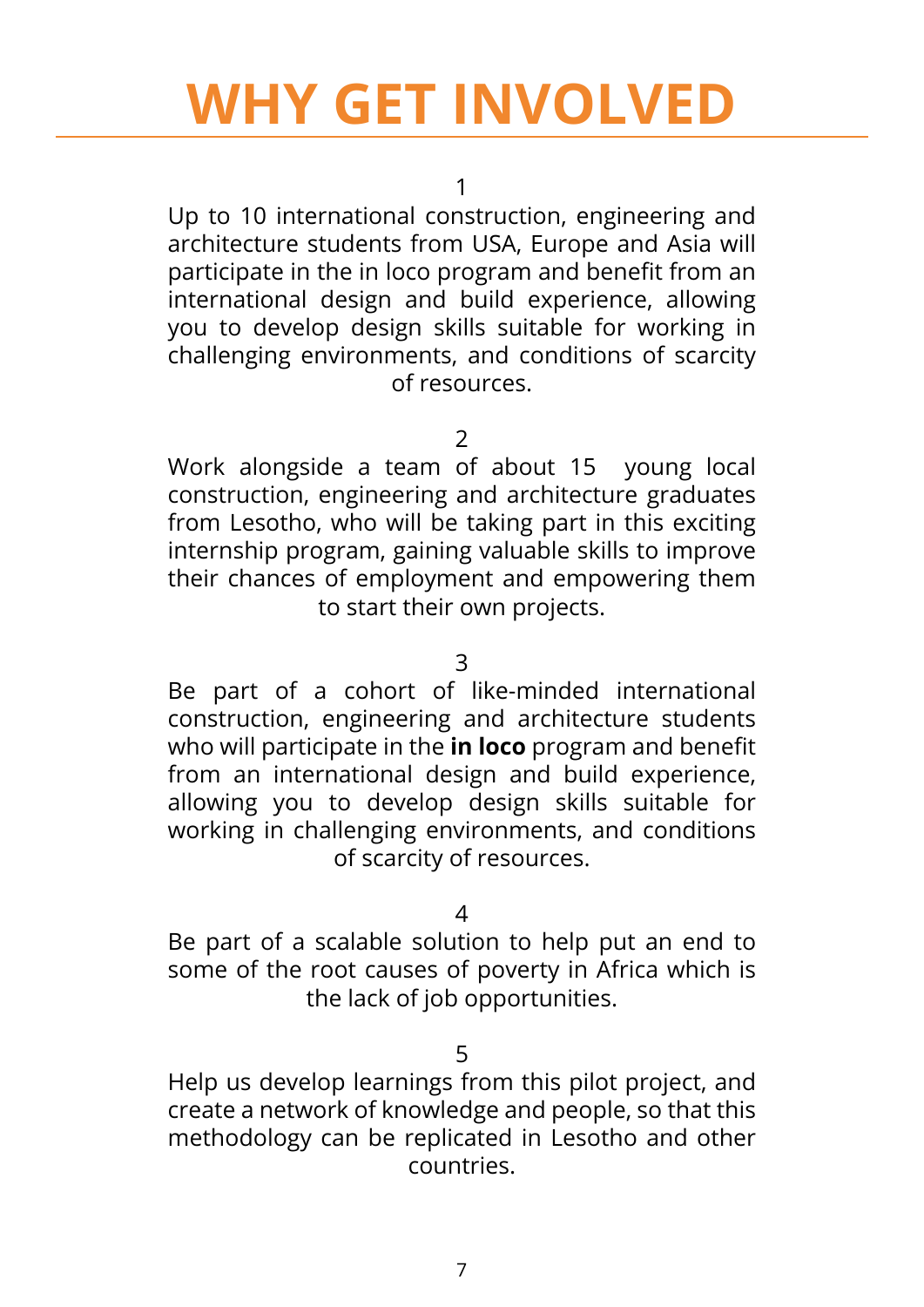### **APPLICATION DETAILS**

This year's workshop will take place from **12th to 26th August 2022.**

#### **Flights**

In order to allow you flexibility to plan your participation in the workshop and possible travel in or around Lesotho, flights are not included in the workshop package, and participants are responsible for their own travel arrangements to ensure that they are in Maseru for the start of the workshop. If you would like assistance with booking your flights t his c an b e arranged through our travel agency. **rise** can organize a car to pick you up from Johannesburg airport (at an additional cost) or you can book a flight from Johannesburg to Mase[ru her](https://www.flyairlink.com/)e.

#### **Insurance**

In accepting to take part in the workshop all participants will be responsible for their own wellbeing and safety on site and during your participation in the workshop. As such we strongly recommend that you take out individual travel/accident insurance which specifically allows for volunteering and construction work, and is valid for the location and duration of your stay. If you have any questions on this and/or would like assistance please get in contact with us.

#### **Visa**

Most people will require a visa for entry to Lesotho, however for most nationalities these can



International Students with Fellows on site, 2018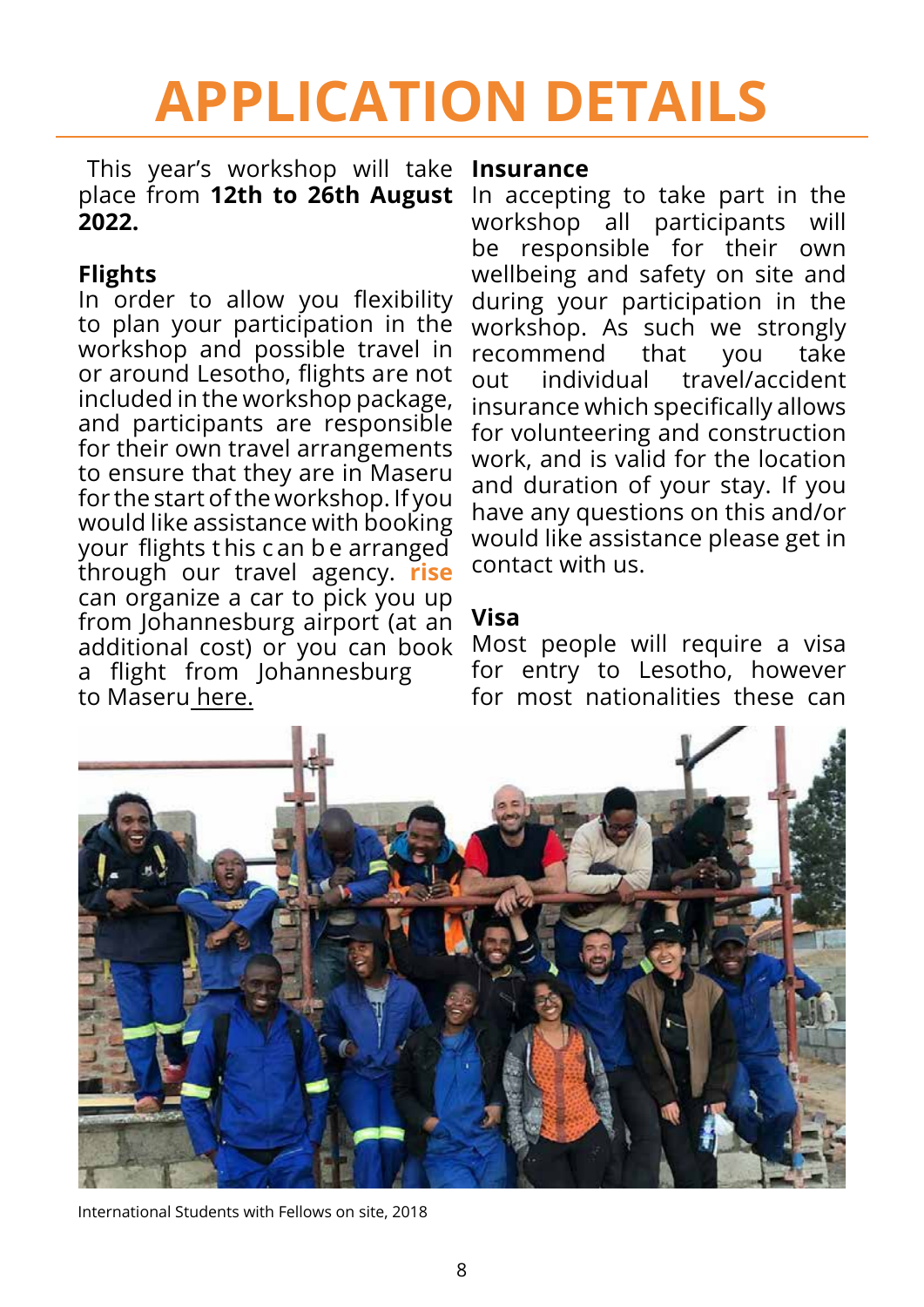obtained at an entry port to the **Food & Drinks** country. Nevertheless please seek the relevant advice and information for your nationality from your nearest Embassy.

#### **Safety**

We have a strong relationship with the local community where the project will be based. The area and local people are very welcoming and hospitable, and we will take every reasonable measure to ensure your safety at all times. Please check with your local health offices which vaccine you should take, and make sure all your immunisations are completed with sufficient time prior to departure. A Covid-19 vaccination certificate with a QR code is required to enter Lesotho.

### **Accomodation**

We propose two options for accomodation:

1. Single room at Kick4Life hotel, [Hokahanya Inn & Conference](https://www.kick4life.org/k4l-centre/hokahanya/) Center

2. Single room [in a shared house](https://it.airbnb.com/rooms/26768726?_set_bev_on_new_domain=1651822661_ZjJiOTY3NjRiM2I0&source_impression_id=p3_1651822987_x0sbqK5pb2jWUZMX)

3 meals for day will be provided and are included in the fees.

#### **Fees**

2 weeks workshop in the shared house will cost \$1,595 or for the accomodation at K4L would be \$2,051.

#### **Provisional itinerary for International Workshop**

- Day 01: Arrive in Maseru, Lesotho. Settle in at choose the accomodation
- Day 02: Walk around Maseru to become familiar with the city. Welcome meeting with **in loco** staff, some of the local hardware & raw material manufacturing sites to become familiar with locally available materials.
- Days 03-13: Hands-on Design and Build Experience
- Weekend: Optional Excursions into the Lesotho Mountains (Semonkong or Malealea)
- Day 14: Check out, departure from Maseru, Lesotho



#### **APPLY HERE**



Room at Kick4Life hotel Room in the shared house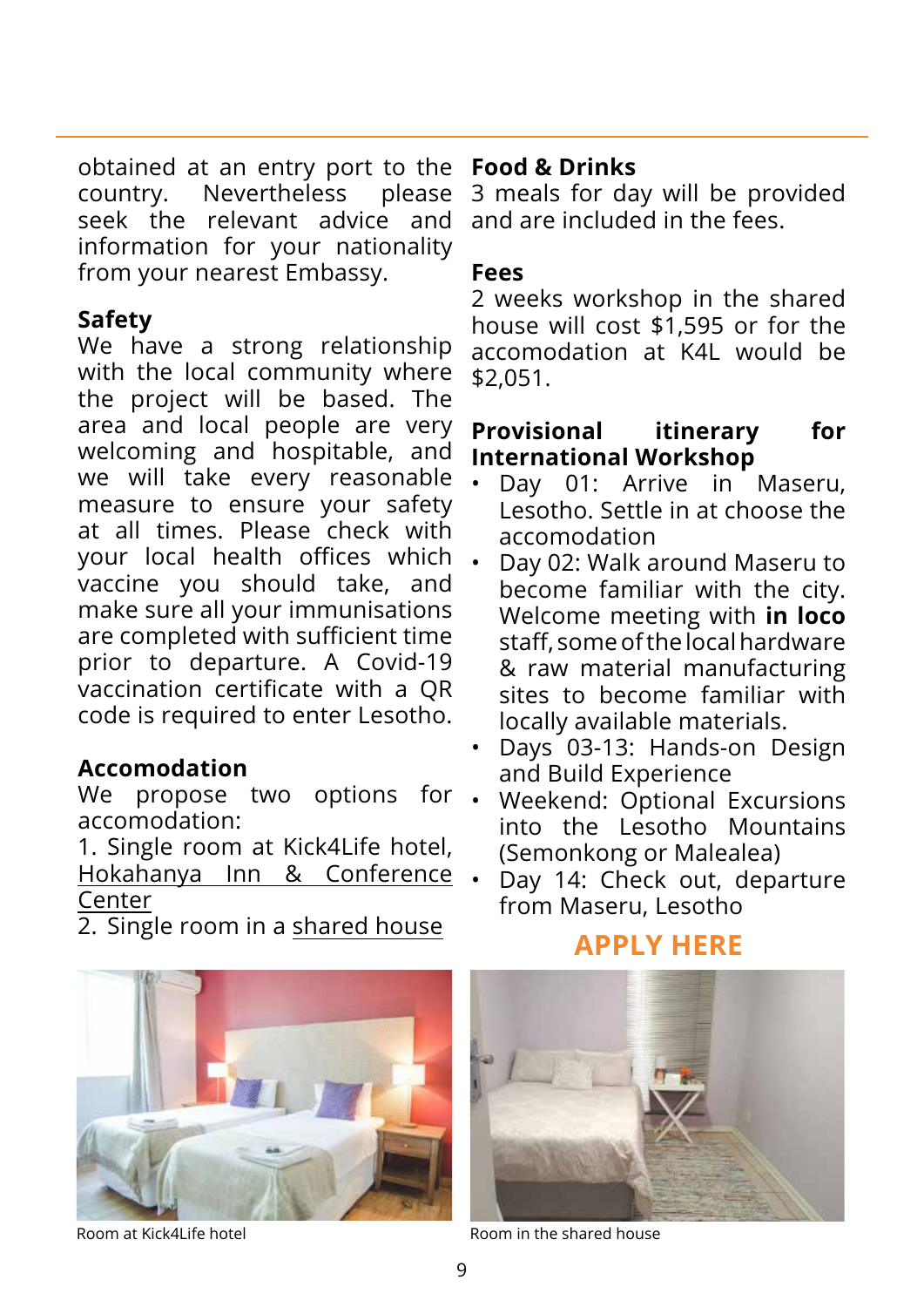## **WHO is rise**

Launched by a group of dedicated professionals from the architecture, design and business sectors, joined by a self-driven top achieving team from diverse backgrounds, the **rise** team is passionate and forward thinking, these are the people that make **rise** possible.



#### **Daniela Gusman | Co-founder and Executive Director of rise**

is a seasoned executive with over 20 years of professional experience in the private sector as well as the international development sector, with extensive work throughout Europe, Australia, Africa and the USA in International Sales & Marketing, PR, Business Development and Social Entrepreneurship. She has successfully grown companies to new levels of success, designed and

launched social enterprises and led diverse teams in various competitive sectors from educational services, manufacturing to corporate B2B events.



#### **Luca Astorri – in loco Program Director**

graduated in architecture from Politecnico di Milano in 2007, where he has been an assistant professor since 2009. After working with OMA / Rem Koolhaas from 2006-2008, he co-founded AOUMM - Argot ou la Maison Mobile, an architectural firm based in Milan, focused on architecture and urban projects. Since 2010 he has collabarated with several NGOs for architecture and research projects focusing on informal settlements in Cairo, Nairobi and San Paolo. Has has lectured in Europe, and South America.



#### **Pedro Clarke – in loco Program Director**

graduated in architecture from FAUP, Portugal in 2007, following a year long experience building a safehouse for a local NGO in Lesotho, and has recently completed an MA degree in Development and Emergency Practice at CENDEP/ Oxford Brookes University. In 2014 he formally set up A+Architecture, a architectural and development practice, which believes that Architecture has the power to change people's lives and should be accessible to all.



#### **Ts'epo Sithole – Project Coordinator**

Teddy is a noteworthy leader in the project coordination space with specific skills in data collection systems, digital marketing and impeccable business acumen. He believes in constant personal and professional improvement; to do better today than he did yesterday. Teddy is an avid animal lover and a fan of morning jogs. In his free time, he likes exploring nature.



#### **Quinn Lebohang Mohlokaqala – Design & Construction Manager**

Quinn is a highly motivated student of Life and Architectural Technologist. He graduated as one of the top students at the University of Limkokwing and won a presidential award for excellence. He then went on to study at the University of Johannesburg. He also holds a certificate in Civil Engineering from Motheo FET college. Quinn has over 7 years experience in the built environment and has a vast interest in the design and art world with self taught skills in graphic design and apparel design, "Art at HeART".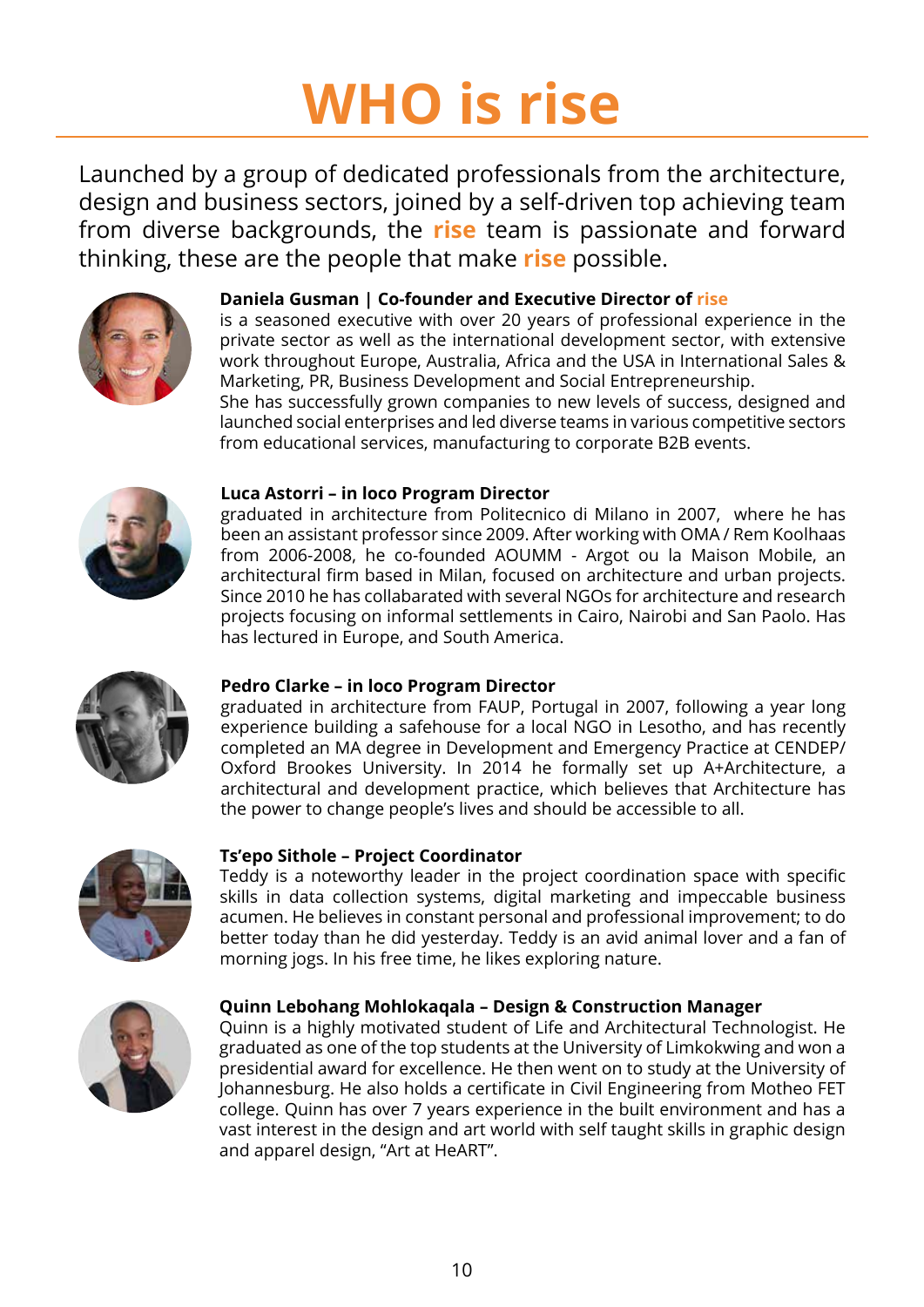

#### **Mojabeng Senekal-Ndebele – Communications and Marketing manager**

Emjay graduated with a Master in Public Health from the University of Johannesburg. She applies her bubbly and fun personality to her role as our Communications and Marketing Manager. She is passionate about Women Empowerment and is active and vocal in the fight against Gender Based Violence worldwide. Mojabeng is a model, pageant queen, entrepreneur and a philanthropist. Her work as a philanthropist was recognized when she represented Lesotho at the 3rd World Congress on the rights of a child in Lima, Peru in 2005. She was further awarded the best charity project award in Taipei, Taiwan in 2015 when she represented Lesotho in the Face of Beauty International pageant. She is currently an Ambassador of Women for Change South Africa.

#### **Reitumetse Nthako - Enterprise Development Manager**

Rei graduated with an MBA in Marketing & Operations from Mahatma Gandhi University, in India. She is an innovative, goal oriented management specialist, with a demonstrated history of working in the NonProfit Industry. Rei is passionate about youth development and sustainability, she hopes to see a world where social entrepreneurs are a norm in Lesotho. Her BA in Urban Planning is a great foundation for working in the built environment, challenging the status quo, in a predominantly male dominated sector.



#### **Mamonaheng Raliile – Finance & Admin Coordinator**

Mamo is the glue that holds us together, ensuring smooth operations as the Admin and Finance officer of **rise** International. Her patience and positive attitude keep our records up to date and our reports delivered on time. This secret adventure enthusiast enjoys challenging herself and when chilling out loves nothing more than listening to good music or watching soccer on TV.



#### **Maneo Seekane – Business Trainer**

Maneo is the Business Coach and Entrepreneurship Trainer for the in loco fellows at **rise** International. She's the chief coffee drinker and the woman on the ground, running coaching sessions or networking to bring in expertise and support to the fellows so they can achieve their business goals even after the fellowship ends. It is her passion for success that gets her out of bed in the morning, and a love for nature and yoga that keeps her zen throughout the day.



#### **Tumelo Sethunsa – Construction Coordinator**

Stume is a very hard worker who sees that everything goes according to plan on site. He loves his work as it gives him the opportunity to learn by doing, giving him the chance to acquire a vast array of skills. Outside of work, Stume likes keeping to a strict, healthy diet and playing soccer as this gives him the platform to be a role model to children living on the streets.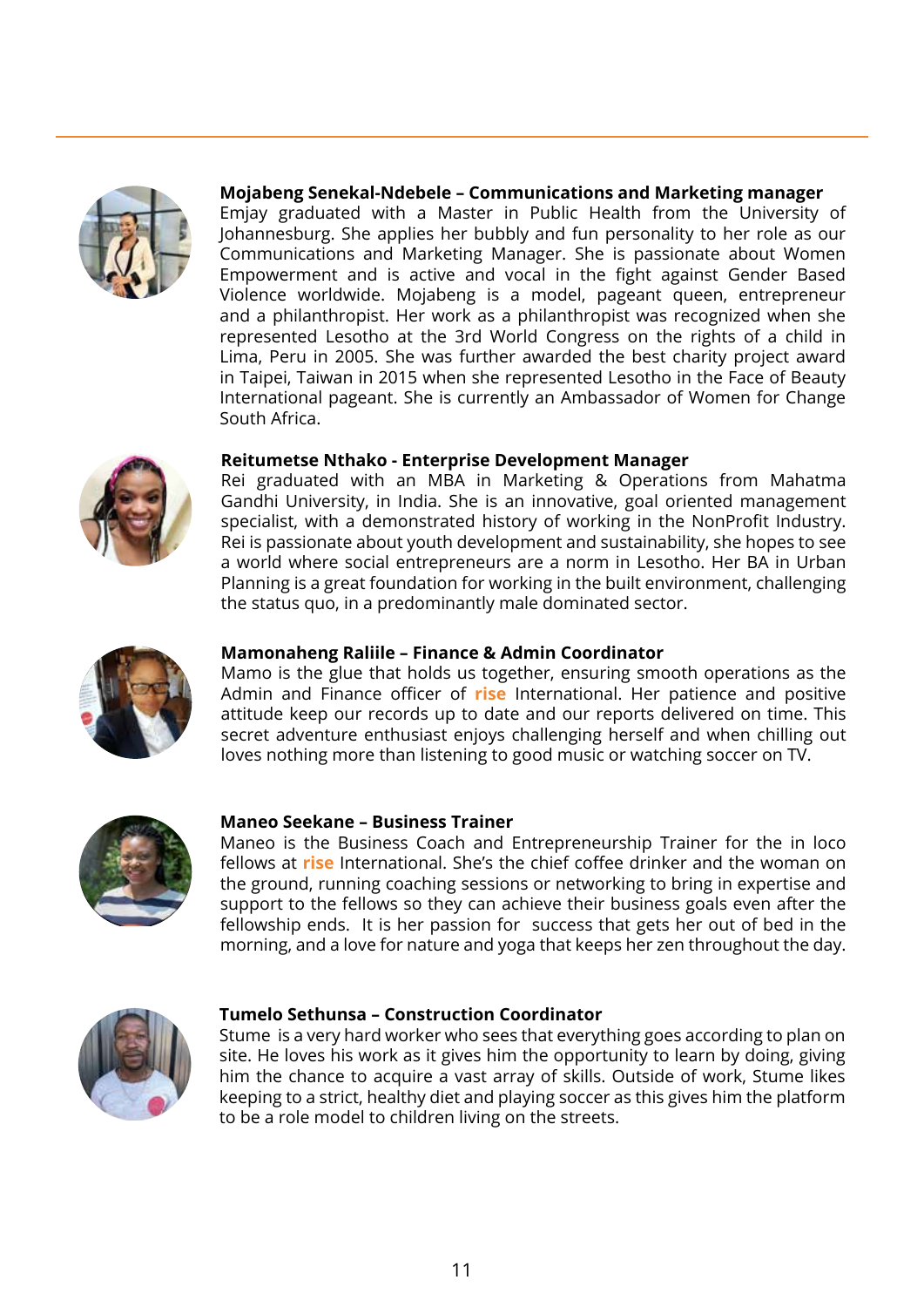

#### **Valentina Riverso – Architectural Assistant**

Vale studied Architecture in Milan and Lisbon, and recently graduated in International Cooperation and Sustainable Emergency Architecture at the Universitat Internacional de Catalunya in Barcelona. Valentina strongly believes in the potential that architecture has to change people's lives, and that architects can really make a difference in a world of increasing urbanization and serious challenges like climate change. She was born in Italy, but she considers herself a citizen of the world, as she believes that people come before nationalities and cultures before borders. She is currently an Ambassador of the Global Challenge by Architecture in Development.

#### **Retsepile Rammoko – Design Assistant**

Rets is a University of Pretoria graduate who holds both a Bsc Architecture Degree and Hons in Architecture. Prior to his studies, he shadowed at K.T.M architects and received a basic background of Architecture as a career. He is also an in loco 2019 Pioneer and a freelance digital media content creator. This multidisciplinary creative hopes to open a creatively diverse architectural studio. Amongst his interests is skating and rugby.



#### **Ramarou Tsoho - Site Manager**

Ramarou holds a Diploma in civil engineering from the Lerotholi polytechnic. He loves and enjoys farming. A pioneer from our 2020 in loco cohort; he has experience in quality control managing, social media and site managing. He is currently the site manager in the construction of our 5 Hub schools project.



**rise** team at the annual Strategic Retreat in 2021, Morija